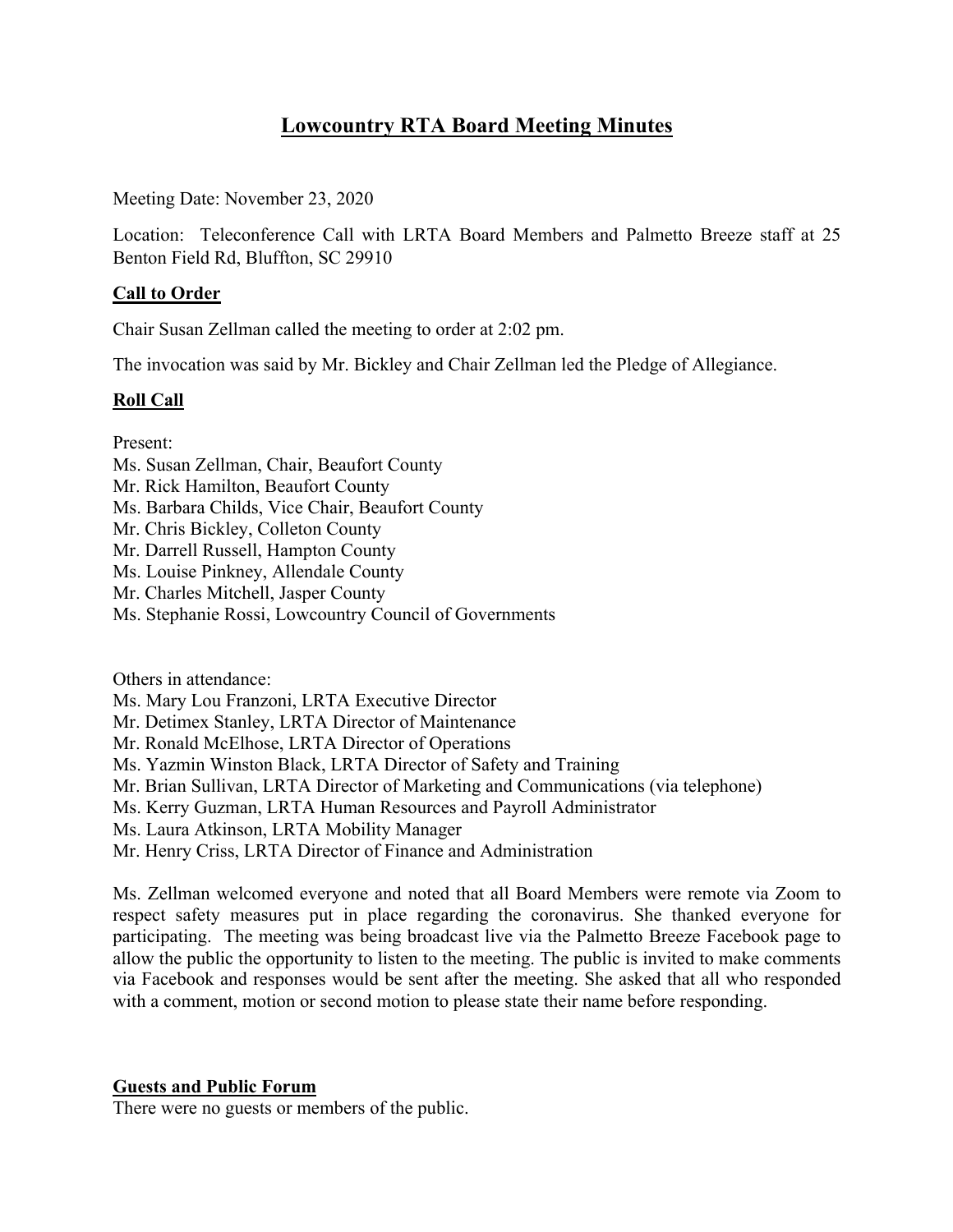## **Approval of Minutes**

# **A motion to approve the minutes from September 23, 2020 was made by Mr. Bickley and seconded by Mr. Hamilton. The motion carried unanimously.**

# **Action Items**

There were no action items.

# **Informational Items**

- 1. Ms. Franzoni provided the Executive Director's report. Highlights included:
	- The administrative office space renovation is complete. The renovation was done by Kenneth Scott Builders.
	- We have started receiving vendor proposals for our new security and camera update project. This would be for cameras inside and outside the building and card access into the building.
	- We are currently out to bid for the RFP for the new phone system. It is on our website. Today is the last day vendors can ask questions. We have 3 to 5 vendors considering bidding. This RFP will close in December.
	- September was a big month for Daufuskie ID cards. Ms. Atkinson made 71 new identification cards. The Daufuskie Shuttle was supposed to end September 15<sup>th</sup> but due to the demand it has been extended indefinitely.
	- For the past two years, God's Goods Thrift Store has brought its store here for our passengers to shop from. This year, request forms for toys were given to passengers and we received a strong response.
	- We participated the Lantern Parade in Place. Last year we transported people to the end of South Beach. This year we transported the marching band and the puppeteers to different spots where the Parade was stationed.
	- In September, we had our second annual Passenger Appreciation Day. It was a great time. We had goody bags and an ice cream truck for all to enjoy.
	- We are working on updating the Beaufort County Transit Services with the limitation that we stay within the same budget we have. Mr. McElhose and I met with Rob Merchant (Deputy Planning Director) and a consultant who is working on their comprehensive plan. We will continue meeting with them.

Ms. Zellman asked about the Bluffton Reverse Christmas Parade and if we would have a trolley in it. Ms. Franzoni responded that yes, we will be participating.

- 2. Mr. Criss reported on the financial statements.
	- September and October, we are on track as far as budget goes. The expense percentages are more balanced than previously reported. There is a line under the expenses that says Projected Capital Expenses. At this point, we have not pulled out Capital Expenditures from Operating Expenditures on the financials. Mr. Criss plans to reflect actual capital expenditures separately from operating expenditures within the next two board meetings.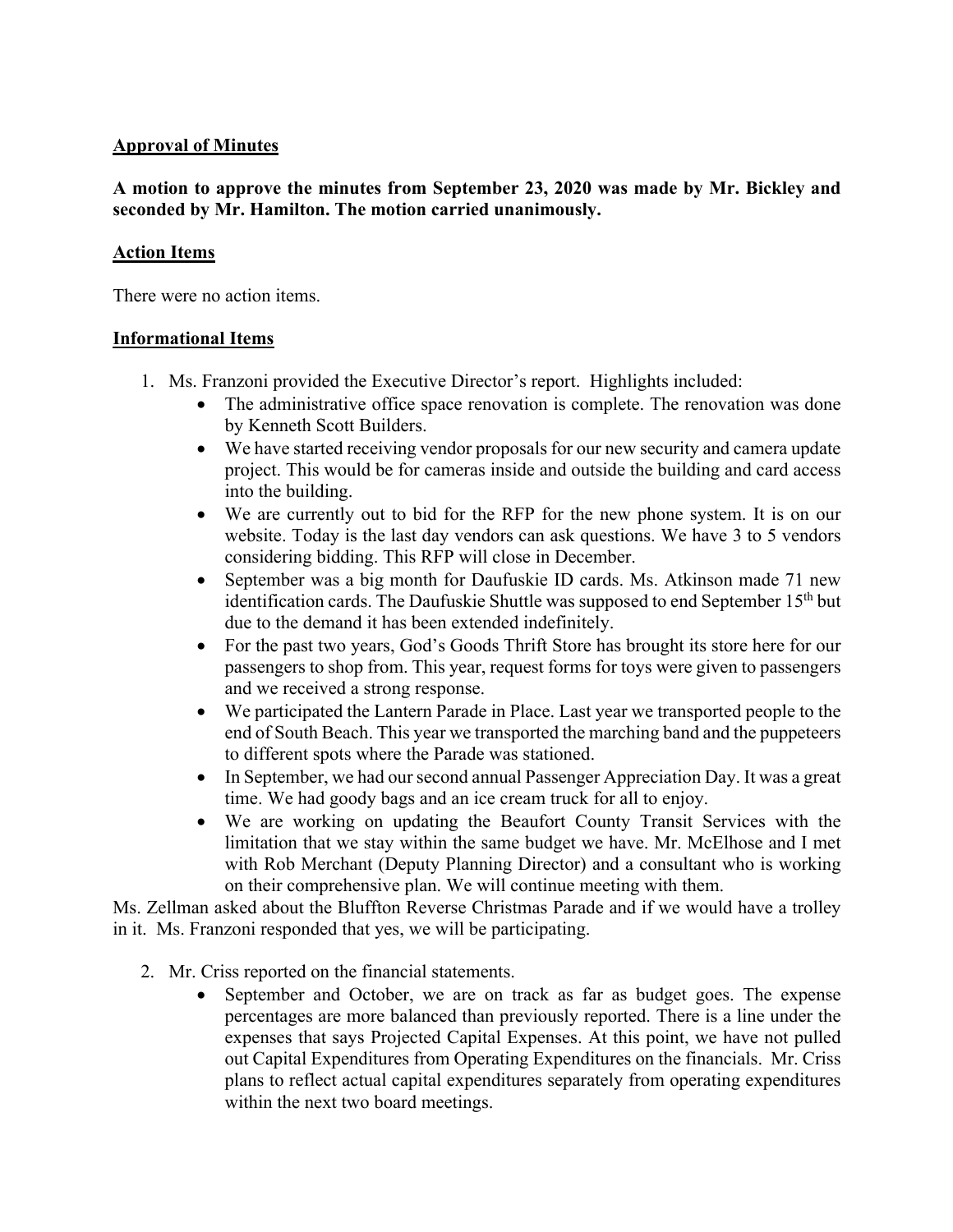- Our expenses are in line with our revenue. Our revenue and cash flow look good. Our reserve account remains intact. Our revenue looks good with the CARES Act funding. We are maintaining enough in our bank account to not only meet our current demands but to have a good cushion in there.
- To address a question Mr. Bickley had last meeting in regards to CARES Act Funding from the FTA through SCDOT under 5311 – we are working with the state on the program budget. Initially between February and June, we were appropriated approximately \$1.5 million for that period. This fiscal year approximately \$2.6 million was set aside for the whole year. The original plan was for SCDOT to release approximately \$655,000 per quarter. We haven't received authorization to add 1<sup>st</sup> quarter FY21 amount. We are awaiting approval.
- Chair Zellman asked if Mr. Hamilton, Chair of the Finance Committee, had any questions. Mr. Hamilton asked Mary Lou if she would appraise every one of the changes to the Finance Department. Ms. Franzoni stated with the departure of Ms. Wiley, the position of the Director of Finance and Administration was open. The position was advertised and interviews took place. She gave thanks to Mr. Hamilton, Mr. Bickley and Ms. Sherry Smith from the LCOG for their assistance with the interviews. There were 3 candidates interviewed. Mr. Criss was chosen as our new Director of Finance and Administration. In doing that, job descriptions and positions are being restructured in order to have an accountant on staff. We have since advertised for a Staff Accountant and have three interviews for that position. Chair Zellman asked if that was a full or part time position. Ms. Franzoni stated it was a full-time position. Mr. Criss went on to discuss how by realigning the positions, our internal controls can be stronger. Chair Zellman asked if SCDOT recommended certain financial procedures or segregation of duties. Ms. Franzoni responded that when we were just a rural property, every finance policy was overseen was SCDOT. Now that we are rural and urban, the FTA does not manage us at that level. Ms. Franzoni stated that SCDOT told her that now since LRTA is being audited and reviewed by FTA that SCDOT will review us differently. Chair Zellman asked for an update on the audit. Mr. Criss said there are some challenges but nothing nefarious in the audit. He said there is a significant credit balance in our Accounts Receivable. He believes it must be a material error somewhere in the process. After working with the consulting firm, it looks like revenue that was captured in this fiscal year should have been captured in the year prior. We are tracing it back so we can adjust that out. He anticipates it being done in the next few weeks. Ms. Franzoni said it was revenues in July that should have been accepted in June. She agrees that it will be resolved soon. Chair Zellman asked is the evaluation of the financial software system was on hold for now. Ms. Franzoni stated we are getting our transition in place and the audit complete. After that we will evaluate the current software.
- 3. Chairperson's Report
	- Chair Zellman thanked Mr. Hamilton and Mr. Bickley for their participation in the Finance Director interviews. She congratulated Mr. Criss on his new position.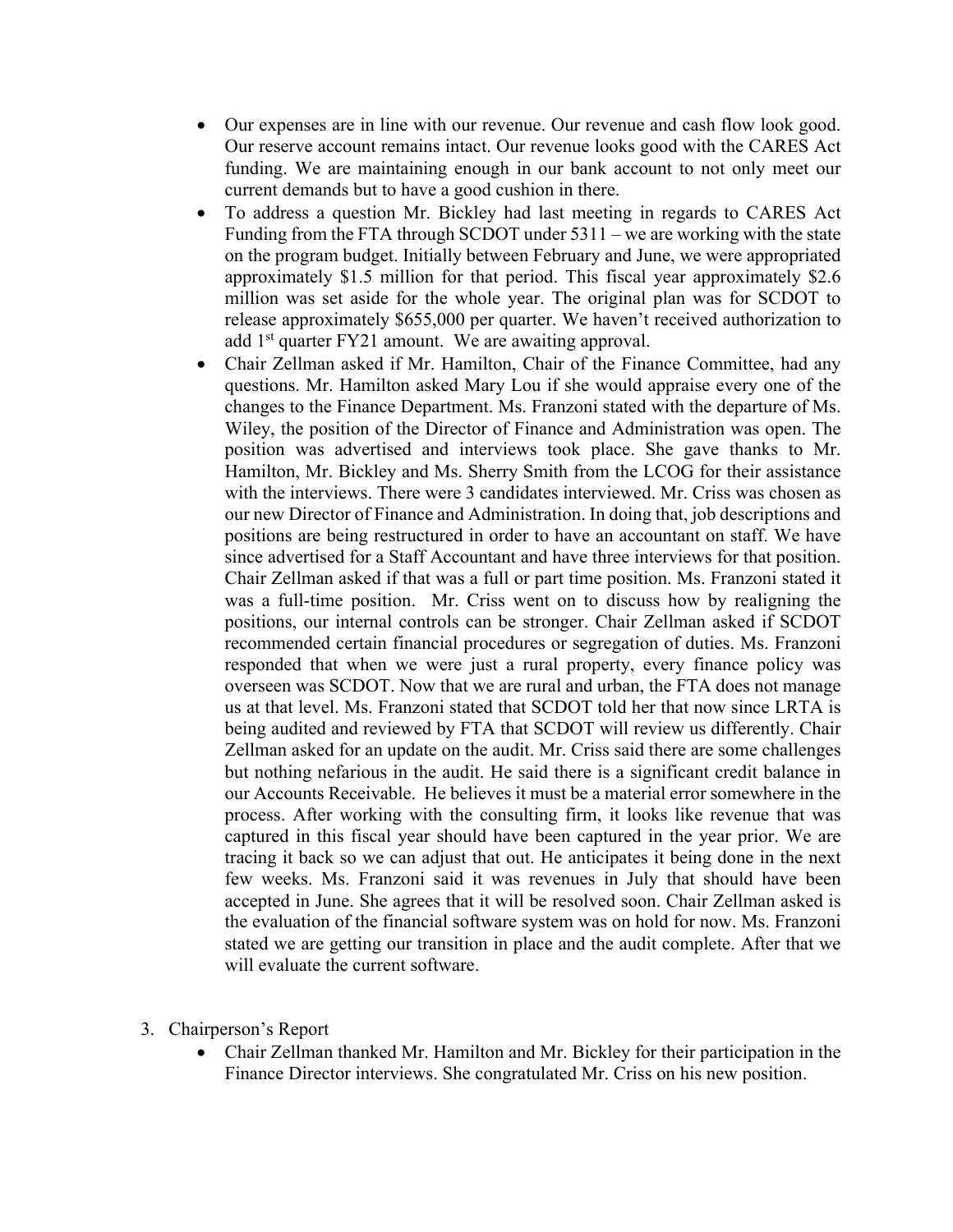- Committee reports will be in January. Chair Zellman asked that those be completed the week before the board meeting in January.
- The road usage fee discussed in the last meeting was thought to have been at the second reading. It was actually at its third reading. Chair Zellman emailed Joe Passiment asking what impact it would have on us.

#### **Old Business**

1. Board Retreat/Training

Ms. Franzoni has been in discussion with Curtis Sims from SCDOT. Mr. Sims will be conducting this training via Zoom. Other people from SCDOT will be presenting as well. Mr. Sims was asking what dates worked. The training is from 10am to 3pm with a one-hour break. There was a discussion of what dates worked.

#### 2. LATS Update

Ms. Rossi discussed that negotiations are still ongoing with the consulting firm selected to complete the Long Range Transportation Plan upate.

3. Final Urban Study Plan Phase 2

Ms. Franzoni stated that she sent out the plan in the board packet. The plan was published in October and it is on LCOG's website and the Palmetto Breeze website.

#### **New Business**

Before the first item was discussed, Ms. Franzoni stated that the Montage Palmetto Bluff had made contact with her regarding a route. This is one trip in the morning and one in the afternoon. This will start December 1, 2020.

1. Holiday Dinner

Chair Zellman asked the board members what they thought and Mr. Bickley commented that he doesn't think it's a good idea this year given the size of the group and the proximity to each other. He stated that if the staff wanted to have one that was up to them. Mr. Hamilton said he wouldn't feel comfortable as well. He agreed if the staff wanted to have one that isn't an issue. Chair Zellman agreed, she wasn't comfortable but it was up to the staff. Ms. Franzoni stated the staff would like to have a dinner but suggested bringing a computer so board members could ZOOM in. Mr. Mitchell was asked for his input. He stated he was not in favor of it but if the staff wanted to that's fine. Chair Zellman said that maybe it could be postponed when clearance is given. Chair Zellman asked Ms. Pinckney what her thoughts were. Ms. Pinckney stated that she would not be able to attend one this year. Ms. Childs asked for Mr. Russell's opinion. Mr. Russell agreed that he was not in favor of it. Ms. Rossi stated that she agrees with the board. Mr. Bickley asked Ms. Franzoni what the latest staff health position was. Ms. Franzoni stated that there was one driver that has not returned. There are no current cases and no cases since August.